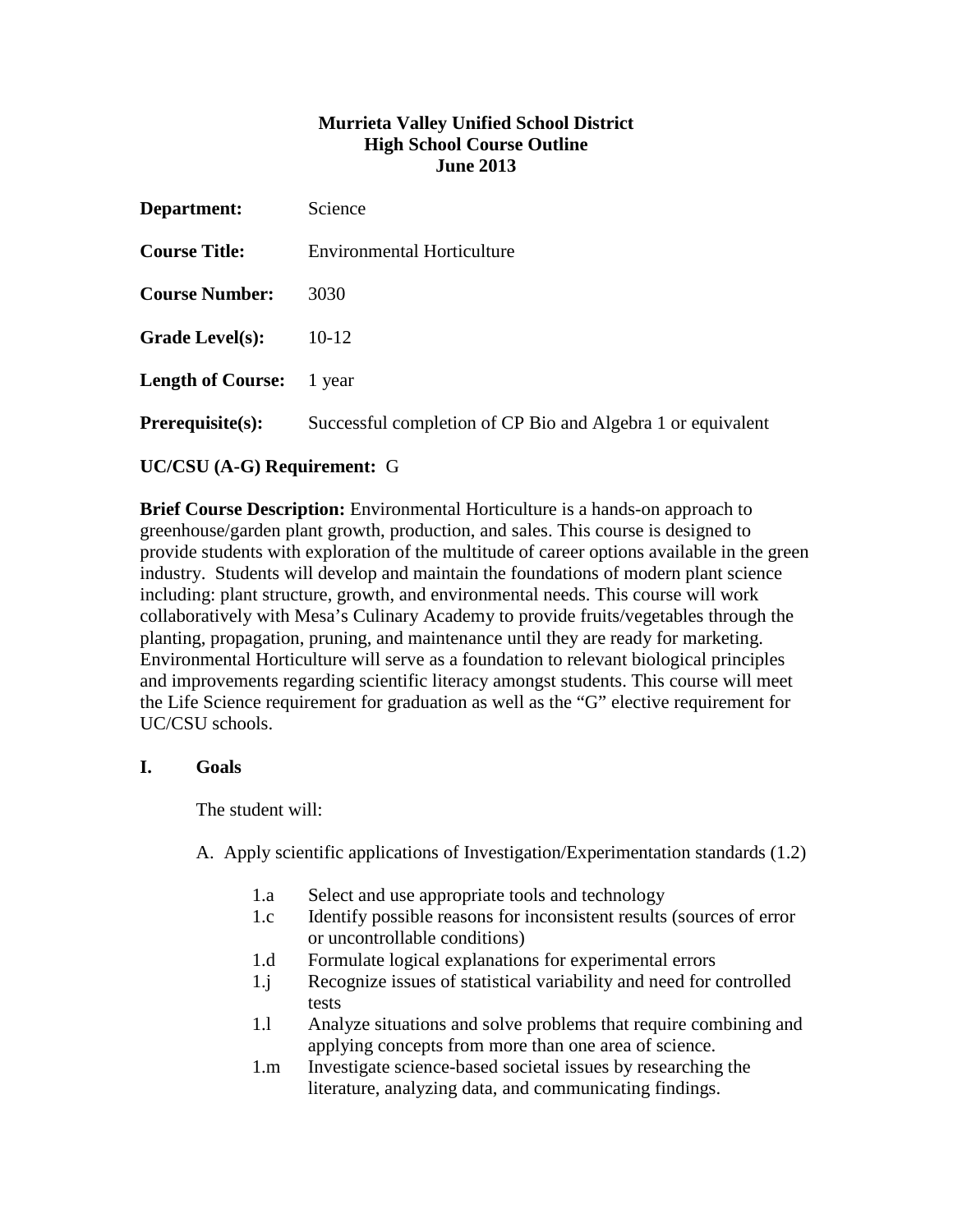- B. Utilize specific applications of Algebra 1 standards (1.1)
	- 10.0 Students will add, subtract, multiply and divide monomials and polynomials. Students solve multistep problems by using techniques.
	- 15.0 Students will apply algebraic techniques to solve rate problems, work problems, and percent mixture problems.
	- 8.0 Students will know, derive, and solve problems involving perimeter, circumference, area, volume, lateral area, and surface area.
	- 11.0 Determine changes in dimensions affecting perimeter, area, and volume
- C. Specific applications of Principles of Economics standards (1.3)
	- 12.2 Analyze elements of America's market economy in a global setting
	- 12.2.2 Discuss effects/changes in supply/demand on relative scarcity, price, and quantity of products.
	- 12.2.5 Understand process by which competition among buyers/sellers determines market price
	- 12.2.10 Discuss economic principles that guide the location of agricultural production and industry and the spatial distribution of transportation and retail facilities.
- D. Students will understand principles of effective oral, written, and multimedia communication in a variety of formats and contexts. (Communications 2.0)
	- 1.6 Writing: Develop presentations using clear research questions and creative and critical research strategies
	- 2.6 Writing: Deliver multimedia presentations
- E. Students understand how to make effective decisions, use career information, and manage personal career plans (Career Planning/Mgmt 3.0)
	- 3.1 Know personal qualifications, interests, aptitudes, information, and skills necessary to succeed in careers.
	- 3.2 Understand scope of career opportunities educational Requirements
- F. Agricultural Mechanics: Students will understand land measurement and construction techniques commonly used in agriculture (B12.0)
	- B12.1 Understand common techniques used in agriculture (leveling, measurement, layout)
	- B12.4 Install plumbing in agricultural structures (drip irrigation)
- G. Agriscience: Students will study California agriculture, business, technologies, natural resources, and animal, plant, and soil sciences (C)
	- C1.1 Understand Ca. agricultural history
	- C1.2 Understand how agriculture affects quality of life
	- C1.4 Understand economic impact of Ca agricultural commodities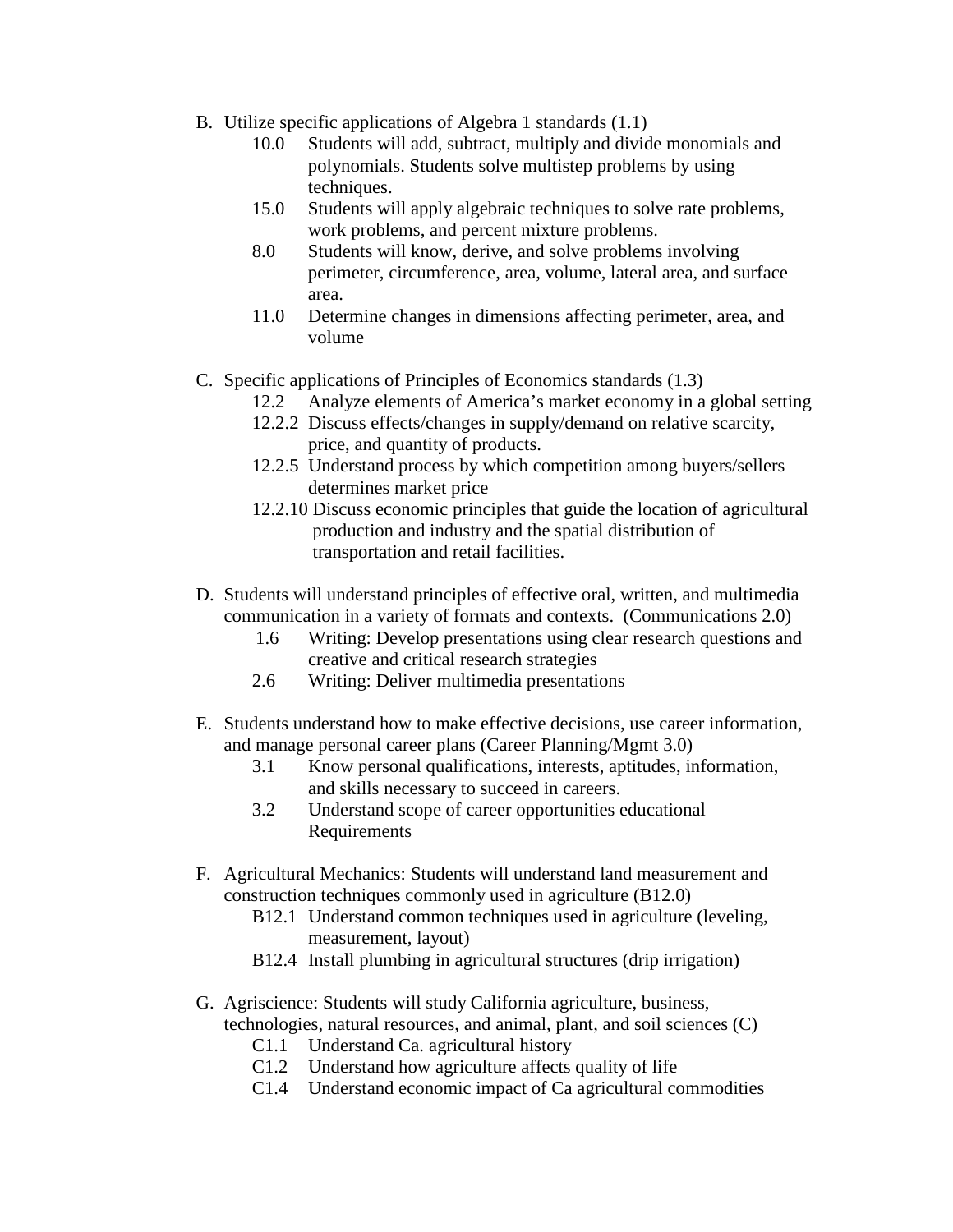- C1.5 Understand economic impact of major natural resources of Ca.
- C2.0 Understand the interrelationship between agriculture and the environment.
- C2.1 Understand impacts on solid, water, and air
- C2.2 Understand current agricultural environmental challenges.
- C2.4 Compare/contrast practices for conserving renewable and nonrenewable resources
- C2.5 Understand how new energy sources are developed from agricultural products (ethanol, methane, etc)
- C3.3 Understand public concern for technological advancements in agriculture (GMO's)
- C5.0 Understand cell structure/function of plants/animals
- C10.2 Understand soil science principles (pH, structure, texture)
- C10.3 Understand water delivery and irrigation systems
- C11.1 Understand anatomy and functions of plant systems
- C11.2 Understand plant growth requirements
- C11.3 Know annual, biennial, perennial plant life cycles
- C11.4 Know plant sexual and asexual reproduction
- C11.5 Understand complete photosynthesis process
- C11.6 Understand complete respiration process
- C12.1 Understand major pest classifications (insects, weeds, disease)
- C12.2 Understand pest management techniques
- C13.2 Analyze animal and plant problems and devise solutions based on the scientific method.
- H. Natural Resources: understand the relationship between California's resources and the environment. Students will understand energy and nutrient cycles, water resources and management, and soil conservation (E)
	- E1.0 Understand and analyze importance of energy cycles
	- E1.4 Compare the effects on air and water quality using different forms of energy
	- E2.0 Understand air and water use, management practices, and conservation strategies
	- E8.0 Students will understand basic plant physiology, anatomy, and taxonomy
	- E8.4 Recognize factors that influence growth (temperature, nutrients, photosynthesis)
- I. Ornamental Horticulture: prepare students for careers in plant sciences. Topics include plant identification, physiology, soil science, reproduction, landscaping, and floriculture (F)
	- F2.0 Understand plant systems, nutrient transportation, structure, and energy storage
	- F6.0 Understand ornamental plant nutrition practices (primary/secondary)
	- F8.3 Understand how to propagate/maintain crops to point of sale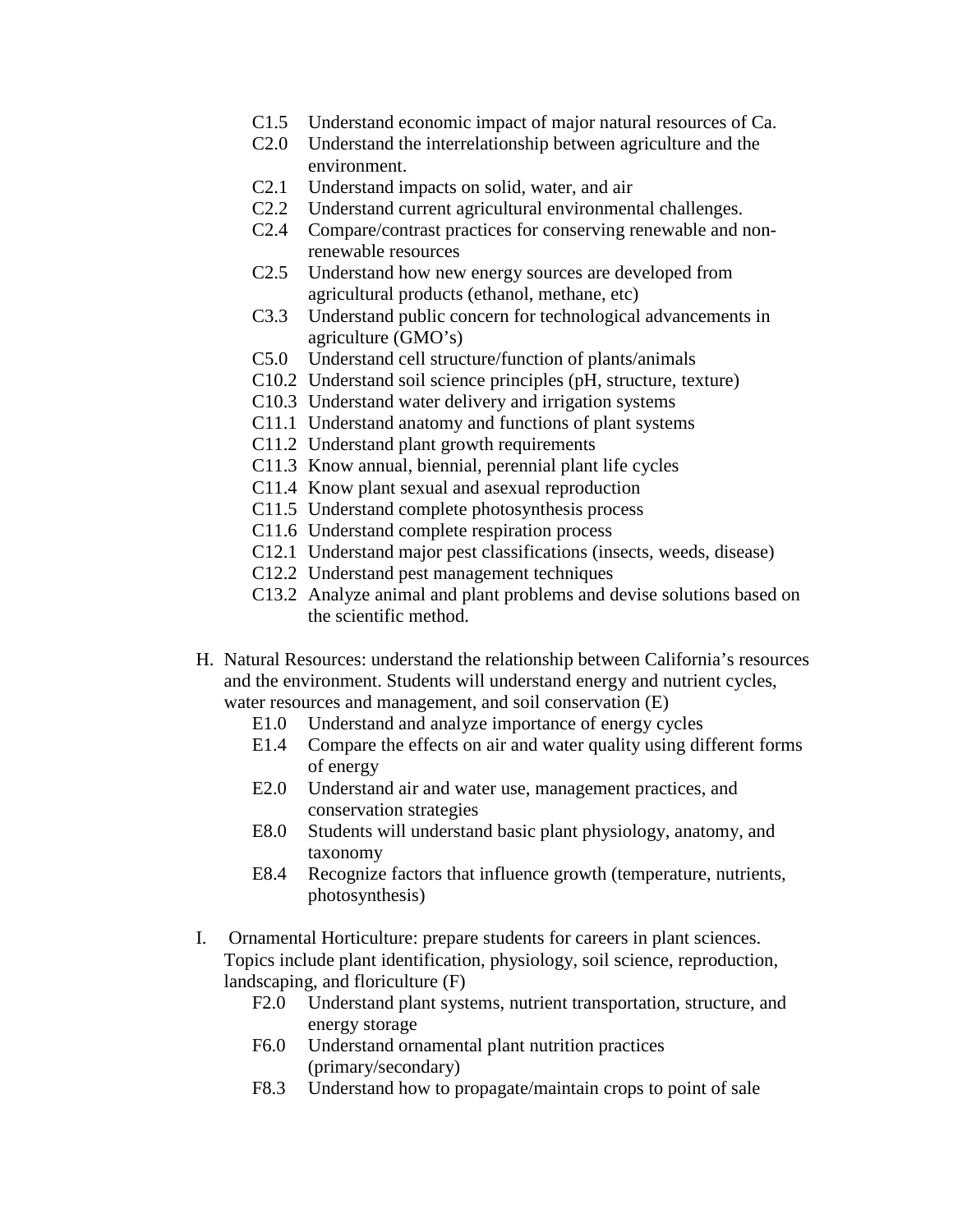- F8.4 Understand marketing and merchandising principles in production
- F9.0 Understand use of containers, tools, equipment, and facilities
- J. Plant and Soil Science: covers topics including plant classification, physiology, reproduction, plant breeding, biotechnology, and pathology (G)
	- G5.3 Know conventional, sustainable, and organic management methods
	- G7.1 Know effective tillage, compost, soil conservation techniques
	- G8.2 Understand local, state, federal agencies that regulate water quality and availability
	- G8.3 Understand the definition of watershed and how it is used to measure quality.
	- G9.1 Understand how to identify and classify plants in agricultural system (producers, consumers, decomposers)
	- G9.2 Understand elements of conventional, sustainable, organic production
	- G10.1 Understand techniques including monitoring, pruning, fertilization, planting, irrigation, harvesting, processing, packaging in all areas of plant production.
	- G10.3 Understand general maturity and harvest-time guidelines for specific plants
	- G11.1 Understand biotechnology practices (micropropagation, biological pest controls, and genetic engineering)
	- G11.5 Understand biotechnology effects (pros and cons) on consumers and industry.

### **II Outline of Content for Major Areas of Study**

### **Semester I:**

- A. Horticulture Background/History/Components
	- 1. Divisions of Horticulture
	- 2. Careers in Horticulture
	- 3. Taxonomy of plants
	- 4. Environmental Horticulture-Best Management Practices
	- 5. Scientific Methodology
- B. Plant Anatomy and Physiology
	- 1. Cells, tissues, plant parts
	- 2. Photosynthesis and Respiration
	- 3. Functions of plant parts, vegetative structure of plants
	- 4. Developmental stages and life cycles of plants
	- 5. Plant Classification
- C. Growth Environments
	- 1. Climate, Weather and Horticulture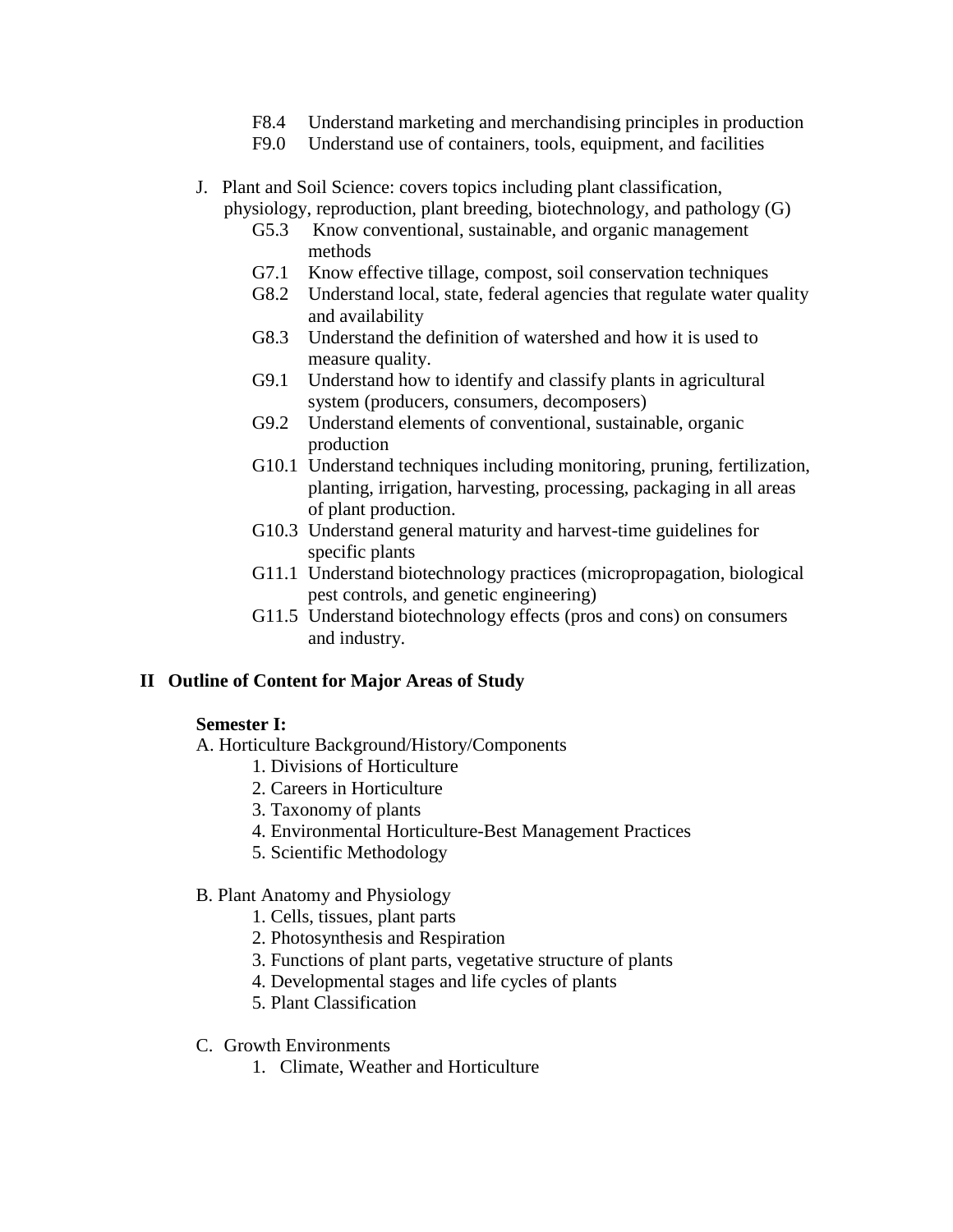- 2. Soil quality (texture, structure, pH, components, temperature, trace minerals)
- 3. Growing media
- 4. Compost and Fertilizers
- 5. Growth regulators
- 6. Controlled Environments (greenhouse) versus Landscaping
- 7. Greenhouse Gases-global environmental impact
- D. Olericulture-Vegetable Production, Pomology-Fruit and Nuts, and Herbs
	- 1. Origin, classification, importance of vegetables
	- 2. History and impact of California commodities
	- 3. Growth and production of vegetables from seed-harvest including proper journaling
	- 4. Plant identification, species, heirlooms
	- 5. Market-driven demands/economic trends
	- 6. Local plant marketing and sales

# **Semester II:**

- E. Technology in Horticulture
	- 1. Tool selection, care, safety and usage
	- 2. Greenhouse and landscape maintenance
	- 3. Irrigation Methods Water cycle/conservation
	- 4. Landscaping of gardens- design/layout/construction
- F. Disease and Pest Control
	- 1. Organics versus chemical controls
	- 2. Safety practices
	- 3. Biological, Cultural, and Legislative Controls
	- 4. Rodent, pest, and disease identifiers
- G. Reproduction and Propagation
	- 1. Sexual versus Asexual Reproduction
	- 2. Asexual Propagation (cutting, grafting, splicing, budding, layering, micropropagation)
	- 3. Plant Breeding/Propagation Methods
	- 4. Mendelian Genetics, Inheritance, and Hybridization
	- 5. Biotechnology and Engineering (including controversies)
	- 6. Germination to Harvest (techniques, cycles, seasonal impacts)
- H. Techniques and Handling
	- 1. Floral Design
	- 2. Turf Management
	- 3. Postharvest Handling/Marketing of Products